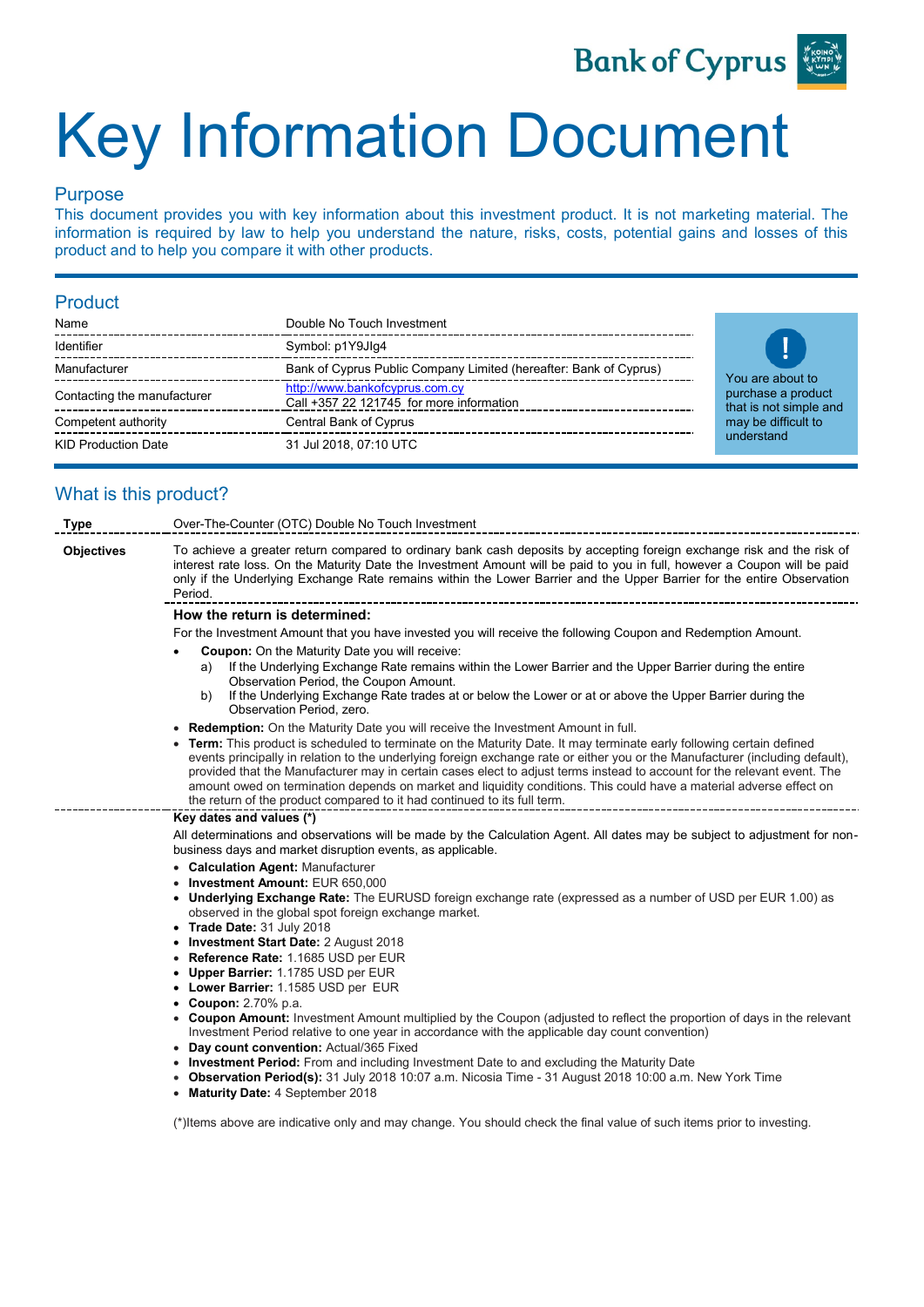

#### **Intended retail investor**

This product is intended for clients who:

- have significant knowledge and experience in products such as the one described in this document
- require capital protection on maturity
- are willing and able to bear a potentially total loss
- have a risk tolerance consistent with the summary risk indicator in this document
- are expressing a view on the underlying consistent with the conditions for a positive outcome (as stated in the product description)
- have a horizon consistent with the term of this product

#### What are the risks and what could I get in return? Summary Risk Indicator



The risk indicator assumes you keep the product until 4 September 2018. The actual risk can vary significantly if you cash in at an early stage and you may get back less. You may not be able to cash in early. You may have to pay significant extra costs to cash in early.

The summary risk indicator is a guide to the level of risk of this product compared to other products. It shows how likely it is that the product will lose money because of movements in the markets or because Bank of Cyprus is not able to pay you. We have classified this product as 5 out of 7, which is a medium-high risk class. This classification takes into consideration two elements: 1) the market risk - that rates the potential losses from future performance at a very low level; and 2) the credit risk which estimates that poor market conditions could impact the capacity of Bank of Cyprus to pay you. You are entitled to receive back at least 100% all of your capital. Any amount over this, and any additional return, depends on future market performance and is uncertain. If Bank of Cyprus is not able to pay you what is owed, you could lose your entire investment.

# Performance Scenarios

| Investment EUR 10,000 |                                     |                                         |
|-----------------------|-------------------------------------|-----------------------------------------|
| Scenarios             |                                     | 1.1 months (Recommended holding period) |
| Stress scenario       | What you might get back after costs | EUR 10,000                              |
|                       | Average return each year            | $0.00\%$                                |
| Unfavourable scenario | What you might get back after costs | EUR 10,000                              |
|                       | Average return each year            | 0.00%                                   |
| Moderate scenario     | What you might get back after costs | EUR 10,000                              |
|                       | Average return each year            | 0.00%                                   |
| Favourable scenario   | What you might get back after costs | EUR 10,000                              |
|                       | Average refuse agab vegr            | 0.0001                                  |

Average return each year **1988** COMEX 1000 M

This table shows the money you could get back over the next 1.1 months, under different scenarios, assuming that you invest EUR 10,000. The scenarios shown illustrate how your investment could perform. You can compare them with the scenarios of other products. The scenarios presented are an estimate of future performance based on evidence from the past on how the value of this investment varies, and are not an exact indicator. What you get will vary depending on how the market performs and how long you keep the investment. The stress scenario shows what you might get back in extreme market circumstances, and it does not take into account the situation where we are not able to pay you. This product cannot be cashed in. This means it is difficult to estimate how much you would get back if you cash in before maturity. You will either be unable to cash in early or you will have to pay high costs or make a large loss if you do so. As the recommended holding period is 1 year or less, performance scenarios have been provided for the recommended holding period only and not for any interim holding periods.

The figures shown include all the costs of the product itself, but may not include all the costs that you pay to your advisor or distributor. The figures do not take into account your personal tax situation, which may also affect how much you get back.

#### What happens if Bank of Cyprus is unable to pay out?

You may, under certain preconditions, be entitled to compensation from the Investor Compensation Fund (the "Fund") for Clients of Banks. Information on the Investor Compensation Funds and the Deposit Guarantee Scheme has been made available to you in the MiFID Pre-Contractual Information Package. If Bank of Cyprus is unable to fulfil its obligations in respect of this product, you may be able to recover some of your investment from the Fund. However, the coverage limit from the Fund only applies to an eligible investor's aggregate claim on Bank of Cyprus irrespective of the number of investment accounts the investor may have with Bank of Cyprus. This means that if you hold two such eligible investments with a total value of EUR 30,000, you will only be covered up to a total amount of EUR 20,000 and will not be covered for the remaining EUR 10,000. For further information, please visit Bank of Cyprus website at [http://bankofcyprus.com.cy/en-gb/retail/the](http://bankofcyprus.com.cy/en-gb/retail/the-bank/mifid/client-terms-and-conditions/)[bank/mifid/client-terms-and-conditions/](http://bankofcyprus.com.cy/en-gb/retail/the-bank/mifid/client-terms-and-conditions/)

#### What are the Costs?

The Reduction in Yield (RIY) shows what impact the total costs you pay will have on the investment return you might get. The total costs take into account one-off, ongoing and incidental costs.

The amounts shown here are the cumulative costs of the product itself, for the recommended holding period. They include potential early exit penalties. The figures assume you invest EUR 10,000. The figures are estimates and may change in the future.